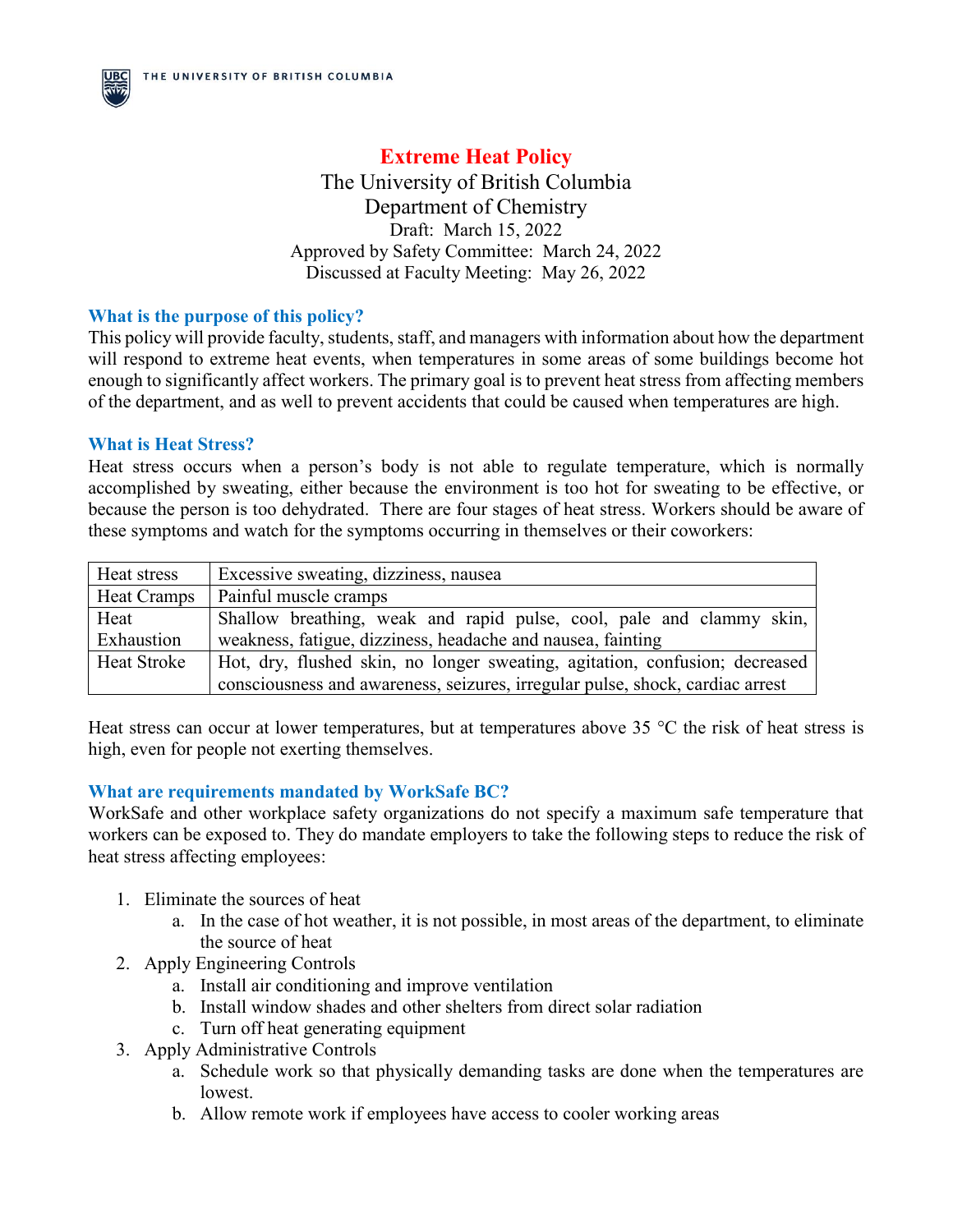

- d. Provide water for drinking
- e. Allow frequent rest breaks in cooler areas
- f. Check in on workers who work alone

# **Extreme heat and the Department of Chemistry**

Considerations specific to work in the Chemistry buildings:

- Most of the chemistry buildings are not air conditioned.
- Many workers are required to wear multiple layers of PPE which reduces the ability of the body to cool itself;
- Researchers work with chemicals that have increased risks when being handled at high temperatures (e.g., dichloromethane and diethyl ether boil at 39.6 and 34.6 °C, respectively);
- Researchers work with equipment and chemicals that have higher operating temperature than the external environment (e.g., inert atmosphere gloveboxes have an internal temperature roughly 5 °C higher than the ambient room temperature);
- Staff performing glass blowing, welding or who are working outside in direct sun are at increased risk of heat exposure.

# **UBC Chemistry - Heat Stress Exposure Plan**

When outside temperatures on campus exceed 30  $\degree$ C and/or the humidex exceeds 40  $\degree$ C, there may exist unsafe conditions within chemistry buildings in which workers are at an unacceptable risk of heat stress. In such cases, it is recommended that the Head of Department provide specific guidance to faculty, managers, staff, researchers and students. Otherwise, it is the responsibility of supervisors and workers to identify when a workplace is no longer safe. The table below provides guidelines for supervisors and workers:

| <b>Temperature</b>        | <b>Action</b>                                          | Who          |
|---------------------------|--------------------------------------------------------|--------------|
| Forecast high $>24$ °C or | Assess whether administrative controls should be put   | Supervisors  |
| Humidex $>$ 30 °C         | in place.                                              | and Managers |
|                           | Watch for signs of heat stress, take rests frequently, | Everyone     |
|                           | if possible in a cooler area.                          |              |
| Forecast high $>28$ °C or | Implement administrative controls including remote     | Supervisors  |
| Humidex $> 35$ °C         | work, shifted hours, defer physically demanding        | and Managers |
|                           | jobs.                                                  |              |
|                           | Watch for signs of heat stress.                        | Everyone     |
| Forecast high $> 30 °C$   | Assess whether supervised area is safe to operate,     | Supervisors  |
| or Humidex $> 40$ °C      | close area for the day if not. Notify department       |              |
|                           | admin and head of decision to close.                   |              |
|                           | If working, do not work alone. Monitor for signs of    | Everyone     |
|                           | heat stress.                                           |              |
|                           | In consultation with staff and the Director of Finance | Managers     |
|                           | and Operations, determine whether work area is safe    |              |
|                           | to operate. If not safe, notify customers and staff of |              |
|                           | closure.                                               |              |